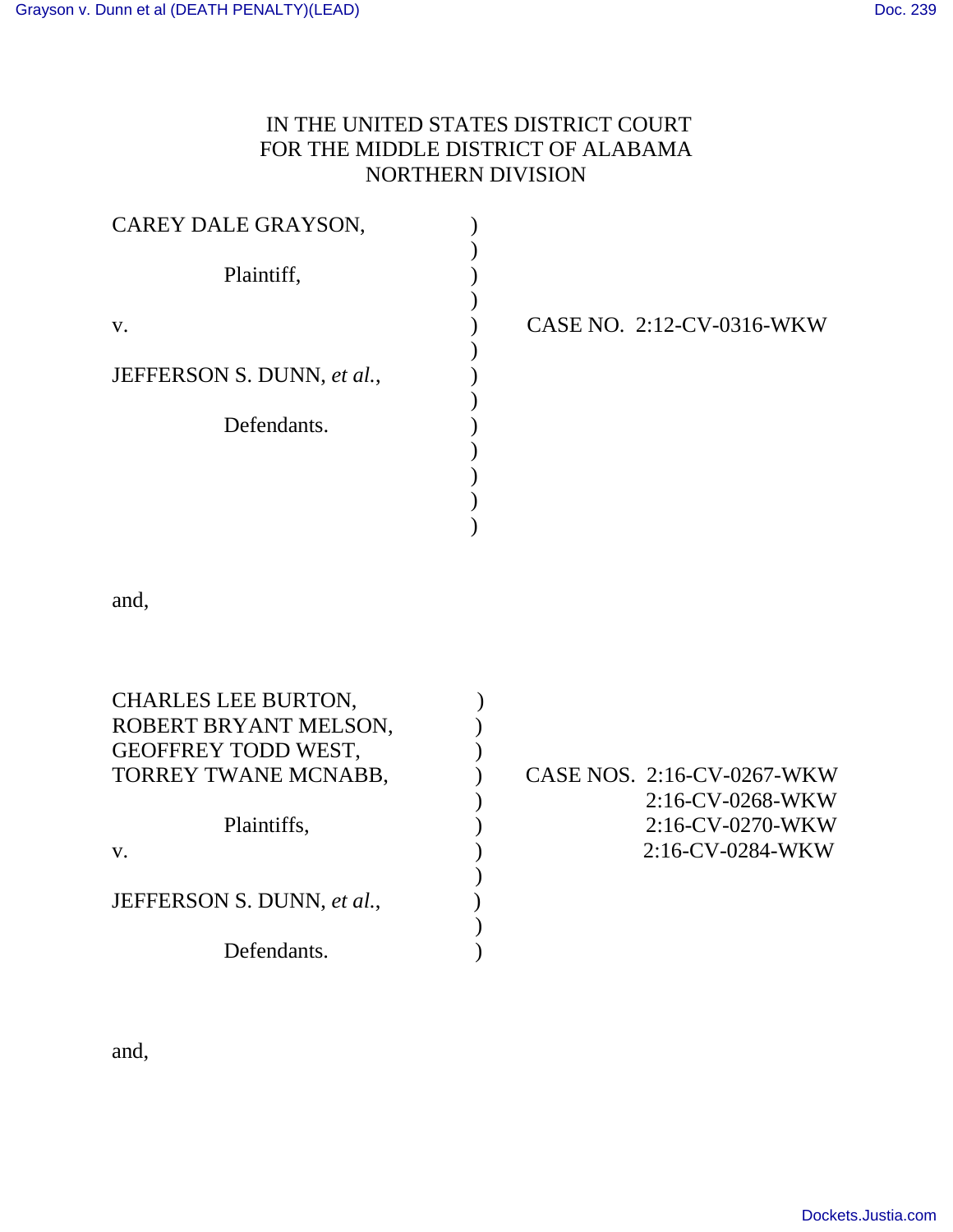| JEFFREY LYNN BORDEN,       |  |
|----------------------------|--|
| Plaintiff,                 |  |
|                            |  |
| V.                         |  |
|                            |  |
| JEFFERSON S. DUNN, et al., |  |
| Defendants.                |  |

<span id="page-1-0"></span> $\overline{a}$ 

) CASE NO. 2:16-CV-0733-WKW

### **MEMORANDUM OPINION AND ORDER**

#### **I. BACKGROUND**

Plaintiff Carey Dale Grayson is an Alabama death-row inmate who is in the custody of the Alabama Department of Corrections ("ADOC") awaiting his presently unscheduled execution. In 2012, Grayson filed an action under 42 U.S.C. § 1983 challenging the constitutionality of Alabama's method-of-execution, alleging violations of both the Eighth and Fourteenth Amendments to the United States Constitution. (Docs. # 1, 37, 48.) In 2013 and 2014, four other Alabama death-row inmates<sup>[1](#page-1-0)</sup> filed similar actions under 42 U.S.C.  $\S$  1983 challenging the constitutionality of Alabama's method-of-execution. Ultimately, their cases were consolidated as the Midazolam Litigation. (Docs. # 53, 59.)

<sup>&</sup>lt;sup>1</sup> Demetrius Frazier, David Lee Roberts, Robin Dion Myers, and Gregory Hunt.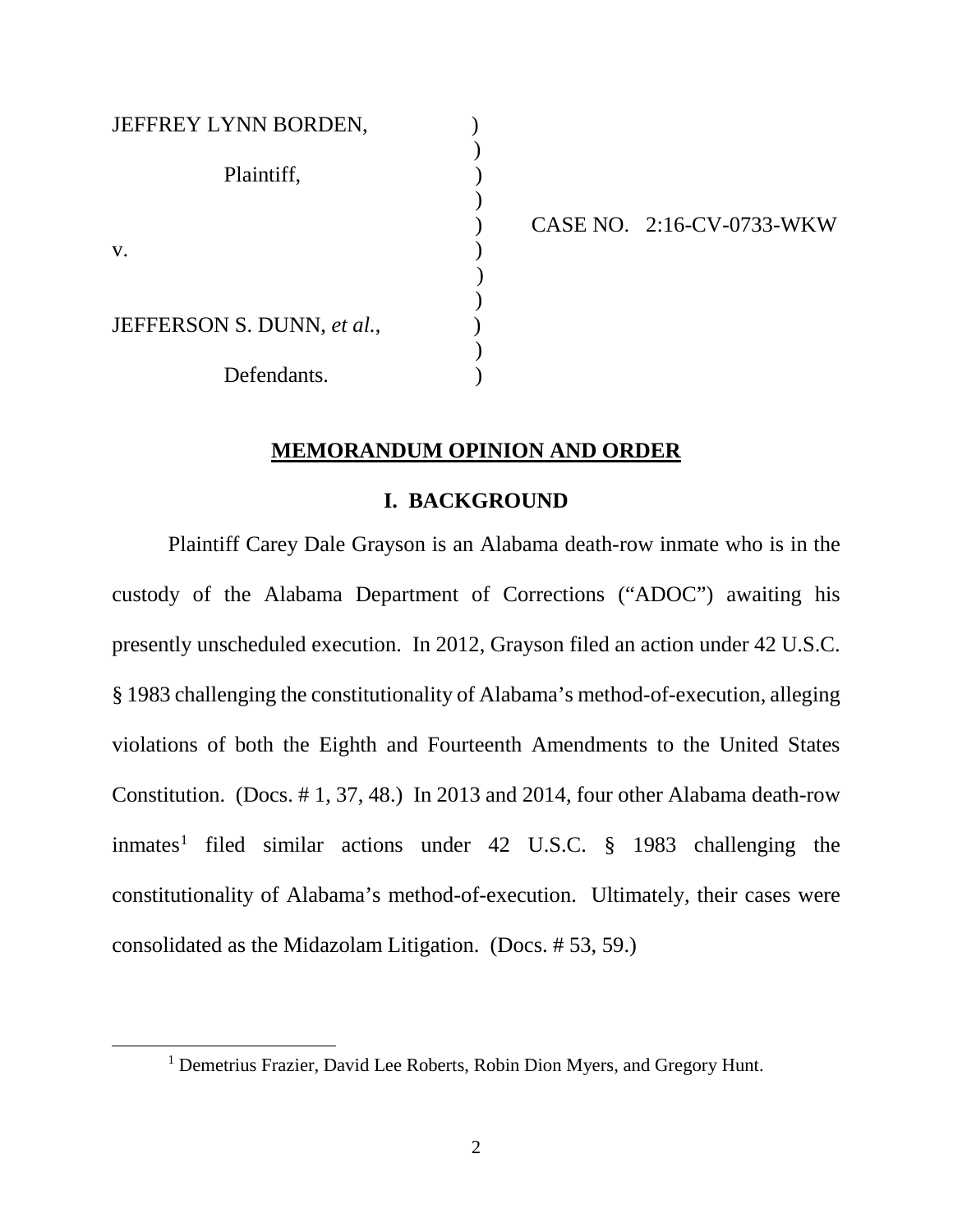The Eighth Amendment claims of Plaintiffs Grayson, Frazier, Roberts, Myers, and Hunt have been resolved. (*See* Docs. # 192, 193.) In his Second Amended Complaint (Doc. # 48), Grayson also raised a Fourteenth Amendment equal protection claim for Defendants' failure to perform adequate consciousness assessments in prior executions. (Doc. # 48 at 19–21.) This claim remains pending.

When resolving Grayson's Eighth Amendment claim (*see* Doc. # 192), the court noted that Grayson's Fourteenth Amendment claim concerning the ADOC's consciousness assessment is the same claim that was resolved in *Arthur v. Dunn*, 2:11-cv-438 (M.D. Ala. Apr. 15, 2016) (Doc. # 359 at 47–55). The court further noted that no dispositive motion on this claim had been filed in Grayson's case and that there is no representation in the record as to the evidence on this claim – particularly, whether there is new or different evidence, or essentially the same evidence produced in *Arthur*. For that reason, on December 9, 2016, the court directed that Defendants "either file a dispositive motion on the Fourteenth Amendment claim, inform the Court that a trial is necessary on that claim, or otherwise address disposition of the claim." (Doc. # 225 at 2.) Alternatively, the court gave the parties the option of addressing this issue jointly. *Id.*

In compliance with December 9 Order, the parties filed a Joint Notice of Stipulation of Facts and Request for Final Ruling on Grayson's Fourteenth

3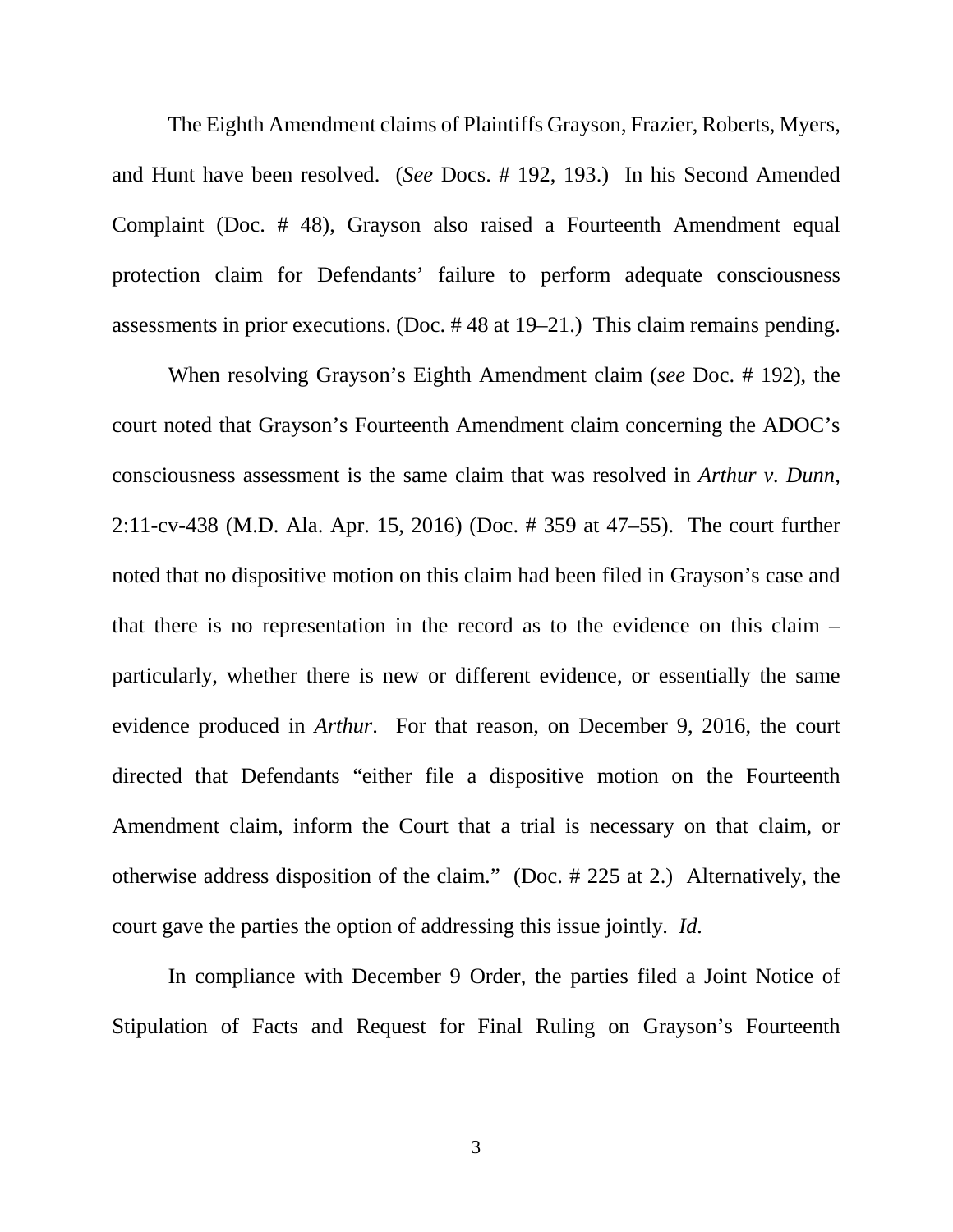Amendment claim. (Doc. # 226.) This matter is before the court for consideration of that filing.

## **II. GRAYSON'S FOURTEENTH AMENDMENT CLAIM**

The parties jointly stipulate to the following facts regarding Grayson's Fourteenth Amendment equal protection claim:

# **JOINT STIPULATION OF FACTS**

1. Grayson's equal protection claim is substantially similar to the equal protection claim that was litigated and resolved in *Arthur*.

2. The parties do not intend to produce any evidence relating to Grayson's equal protection claim that is new or different from what was presented in *Arthur* concerning that same claim.

3. If the case proceeded to trial, the parties intend to produce the same evidence that was presented in *Arthur* concerning Grayson's equal protection claim. Specifically, at trial, Grayson would call the following witnesses:

a. Matt Schultz, an attorney employed by the Federal Defender's Office in Montgomery, AL;

b. Stephen Ganter, an attorney employed by the Federal Defender's Office in Montgomery, AL; and

c. Christine Freeman, an attorney employed by the Federal Defender's Office in Montgomery, AL.

Defendants would call the following witnesses:

a. Anne Adams Hill, the ADOC general counsel;

b. G.C., an employee of the ADOC and former warden at Holman Correctional Facility;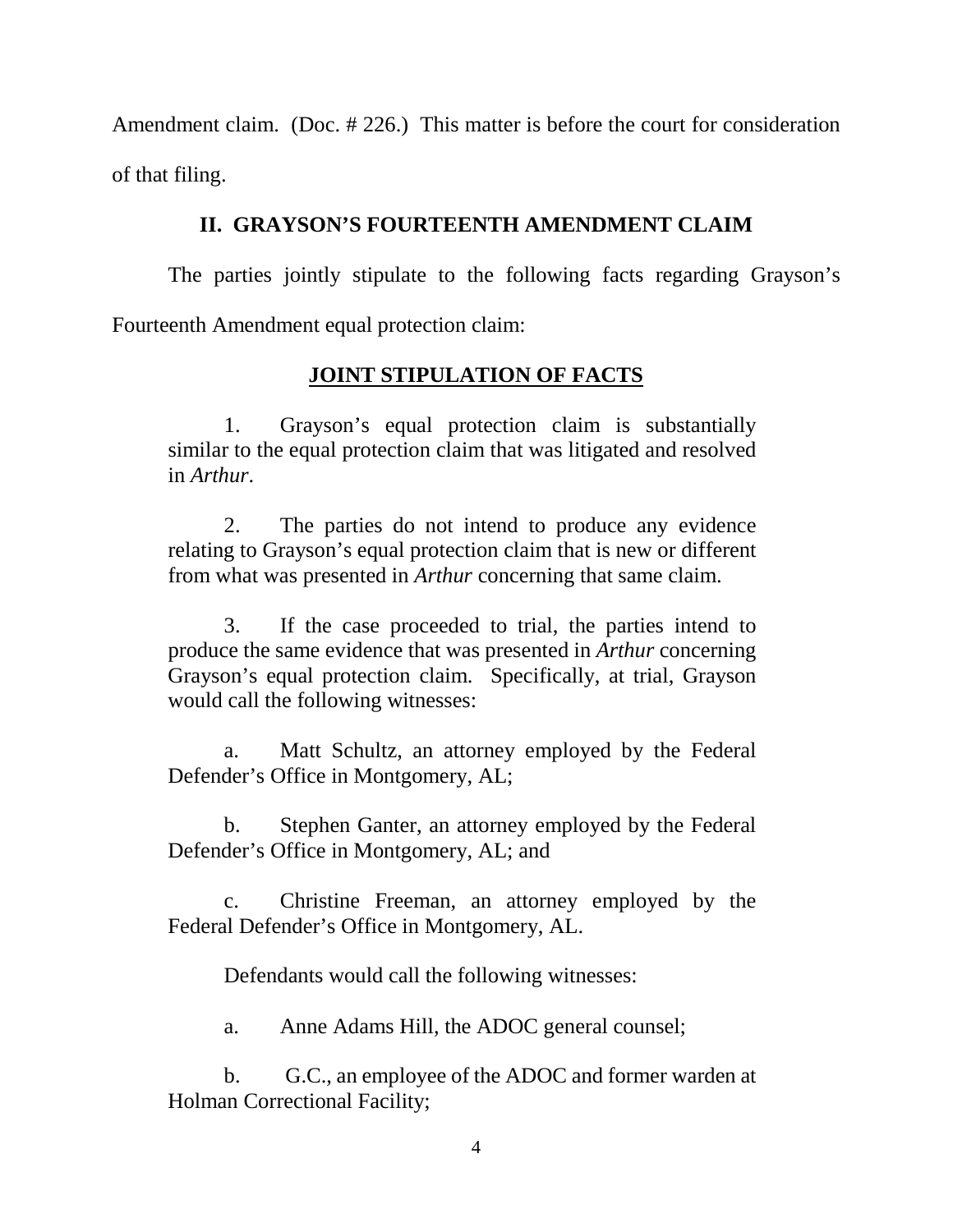- c. A.P., a former warden at Holman Correctional Facility;
- d. W.H., a retired ADOC employee;
- e. D.C., a retired ADOC employee; and
- f. C.S., an ADOC employee.

4. The parties further stipulate that if the witnesses noted in paragraph 3 were called to testify at trial, their testimony would be the same as the testimony they presented in *Arthur* concerning Grayson's equal protection claim.

Joint Notice of Stipulation of Facts and Request for Final Ruling (Doc. # 226 at 3-

4.)

In light of these stipulated facts, the parties jointly state and request:

Based on the above stipulations of fact, the parties jointly request that this Court accept the testimony presented in *Arthur* from the witnesses noted in paragraph 3, whether by live testimony or by designated deposition testimony, and consider such testimony in this case. The parties further request that this court take judicial notice of the testimony submitted into evidence in *Arthur* from the witnesses noted in paragraph 3 and consider such evidence as admitted in Grayson's case. Finally, the parties request that upon this Court's acceptance of such evidence, Grayson's pending equal protection claim be submitted to this Court for a final ruling and judgment on the merits of the claim.

*Id.* at 4-5.

### **III. DISCUSSION**

Upon consideration of the parties' Joint Stipulation of Facts and request for resolution of Grayson's Fourteenth Amendment equal protection claim, the court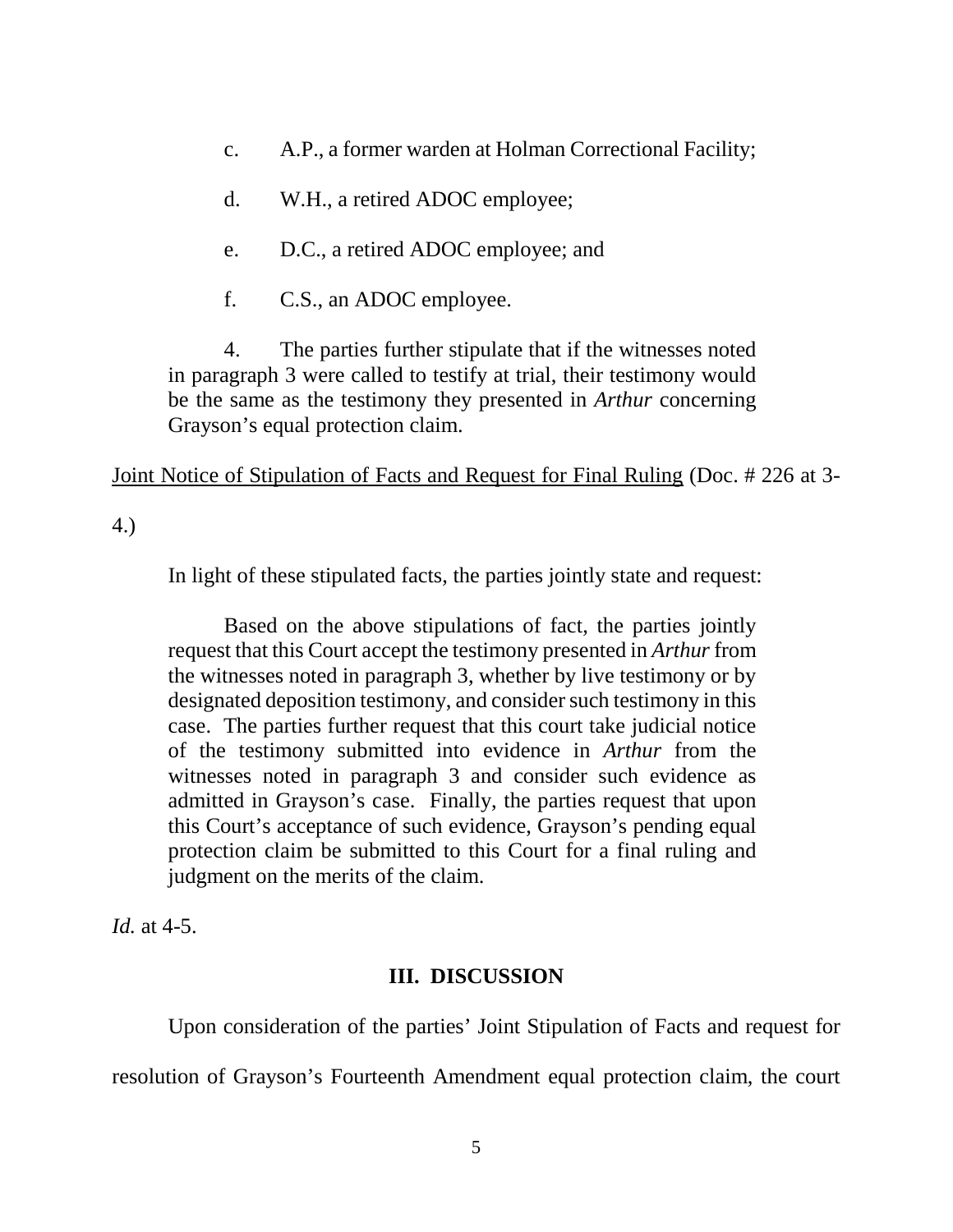concludes that Defendants are entitled to judgment on this claim. The court reached this conclusion by comparing Grayson's factual allegations supporting this claim contained in his Second Amended Complaint with the evidence Thomas Arthur presented at trial on the same equal protection claim that was tried on January 12- 13, 2016. *See Arthur v. Dunn*, 2:11-cv-438 (M.D. Ala. April 15, 2016) (Doc. # 359 at 22-54). This comparison is detailed below:

### *A. Grayson's factual allegations*

Grayson asserts a Fourteenth Amendment equal protection claim "because of inconsistent performance of the consciousness test by untrained individuals." (Doc.

# 48 at 19.) To support that claim, Grayson alleges:

## **The executions of Eddie Powell and Jeff Land indicate that Defendants do not follow their own execution protocol, particularly in the consciousness assessment.**

. . .

47. A witness to Jeff Land's execution in Alabama in 2010, which was three years after the graded stimuli were first included in the protocol, testified that he did not see the correctional officer perform the third graded stimuli -- the so-called pinch test.

48. Witnesses to the execution in Alabama of Eddie Powell on June 16, 2011, testified that the corrections officer did not perform the third graded stimuli.

. . .

50. There is no compelling reason for "selectively introducing risk into some executions but not others." In failing to ensure that all executions contain all the graded stimuli contained in the State's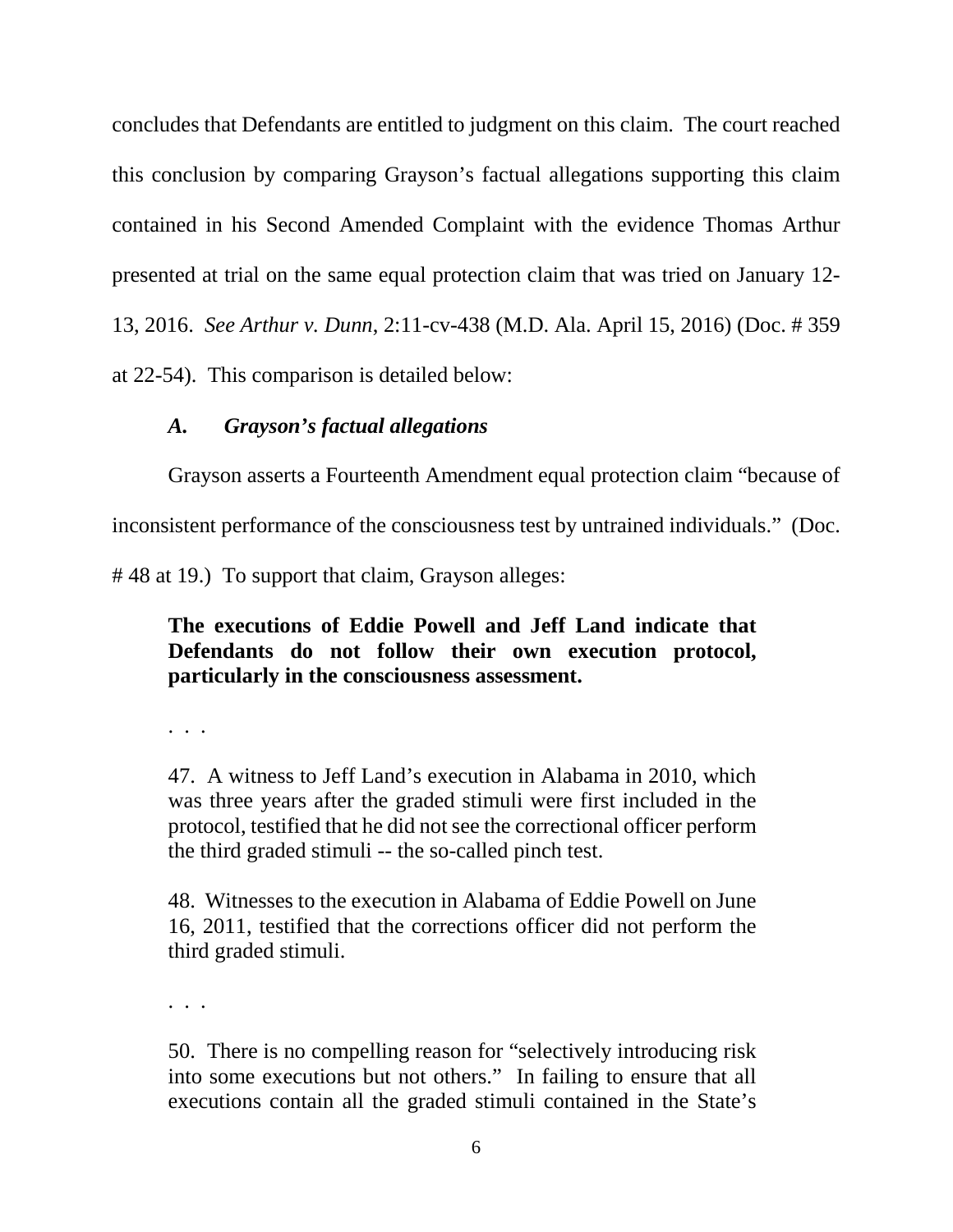expert's description of the protocol, Defendants selectively introduce risk into executions.

51. Defendants' failure to abide by their own purported procedural safeguards to assess anesthetic depth violates Grayson's right to Equal Protection under the United States Constitution.

(Doc. # 48 at 12-13) (footnotes omitted).

Grayson's allegation that the correctional officer did not perform the pinch test at Jeff Land's execution is based on Stephen P. Ganter's testimony at an evidentiary hearing on October 18, 2012, in *Arthur v. Thomas*, 2:12-cv-438 (M.D. Ala. Oct. 18, 2012) (Hearing Tr. at 304) (Doc. # 48-1). Ganter testified that he did not see the correctional officer touch or pinch Land's arm. *Id.* 

Grayson's allegation that the correctional officer did not perform the pinch test at Eddie Powell's execution is based on Matt Schulz's testimony at this same evidentiary hearing in *Arthur* on October 18, 2012. *Id.* (Hearing Tr. at 259) (Doc. # 48-1). Schulz testified that he did not see anyone pinch Powell's arm.

### *B. Evidence at the Arthur trial of the pinch test on Land and Powell*

Arthur's Second Amended Complaint raised the same Fourteenth Amendment equal protection claim as Grayson that the Defendants had inconsistently performed all parts of the consciousness assessment in that they failed to perform the pinch test at numerous executions, including the Jeff Land and Eddie Powell executions. *See Arthur v. Thomas*, 2:11-cv-438-WKW (M. D. Ala. 2011) (Doc. # 197, ¶ 114 therein).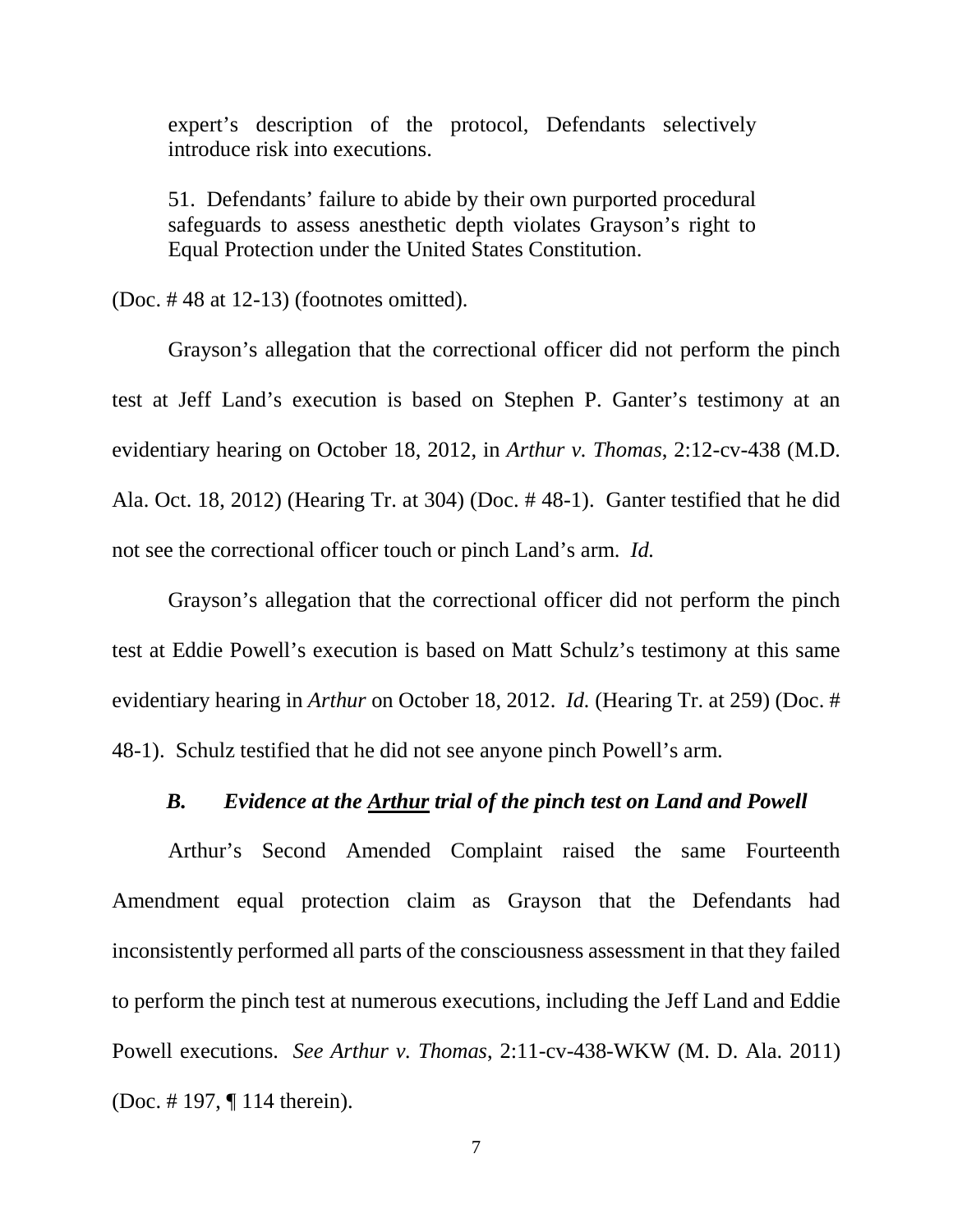At the trial on this claim in January 2016, Arthur's evidence was eyewitness testimony from Christine Freeman, Stephen P. Ganter, Matt Schulz, and Don Blocker that Defendants either failed to perform the pinch test at the Land and Powell executions, as well as at other executions, or that they did not see the test performed. Ganter testified that he did not see the correctional officer perform the pinch test on Land, and Schulz testified that he did not see the correctional officer perform the pinch test on Powell. The testimony from Ganter and Schulz at Arthur's trial in January 2016 was consistent with their testimony concerning the pinch test on Land and Powell at the evidentiary hearing in *Arthur* on October 18, 2012.

### *C. The court's findings in Arthur regarding the pinch test*

The evidence was conflicting concerning Defendants' performance of the pinch test at the Land and Powell executions, among others. The court weighed the evidence and made the following findings on Arthur's pinch test claim:

4. There is some conflicting testimony as to whether the ADOC has consistently performed all three components of the consciousness assessment in all executions after it was implemented. For instance, Matt Schulz, Stephen Ganter, Christine Freeman, and Don Blocker testified that they did not observe the pinch test, the third component, being performed in the executions they have attended. On the other hand, Hill, G.C., A.P., W.H., D.C. and C.S. testified that the ADOC has performed all three components of the consciousness assessment, including the pinch test, in all executions they have witnessed or participated in after the consciousness assessment was adopted.

The court credits the testimony of Hill, G.C., A.P., W.H., D.C., and C.S. over the testimony of those eyewitnesses who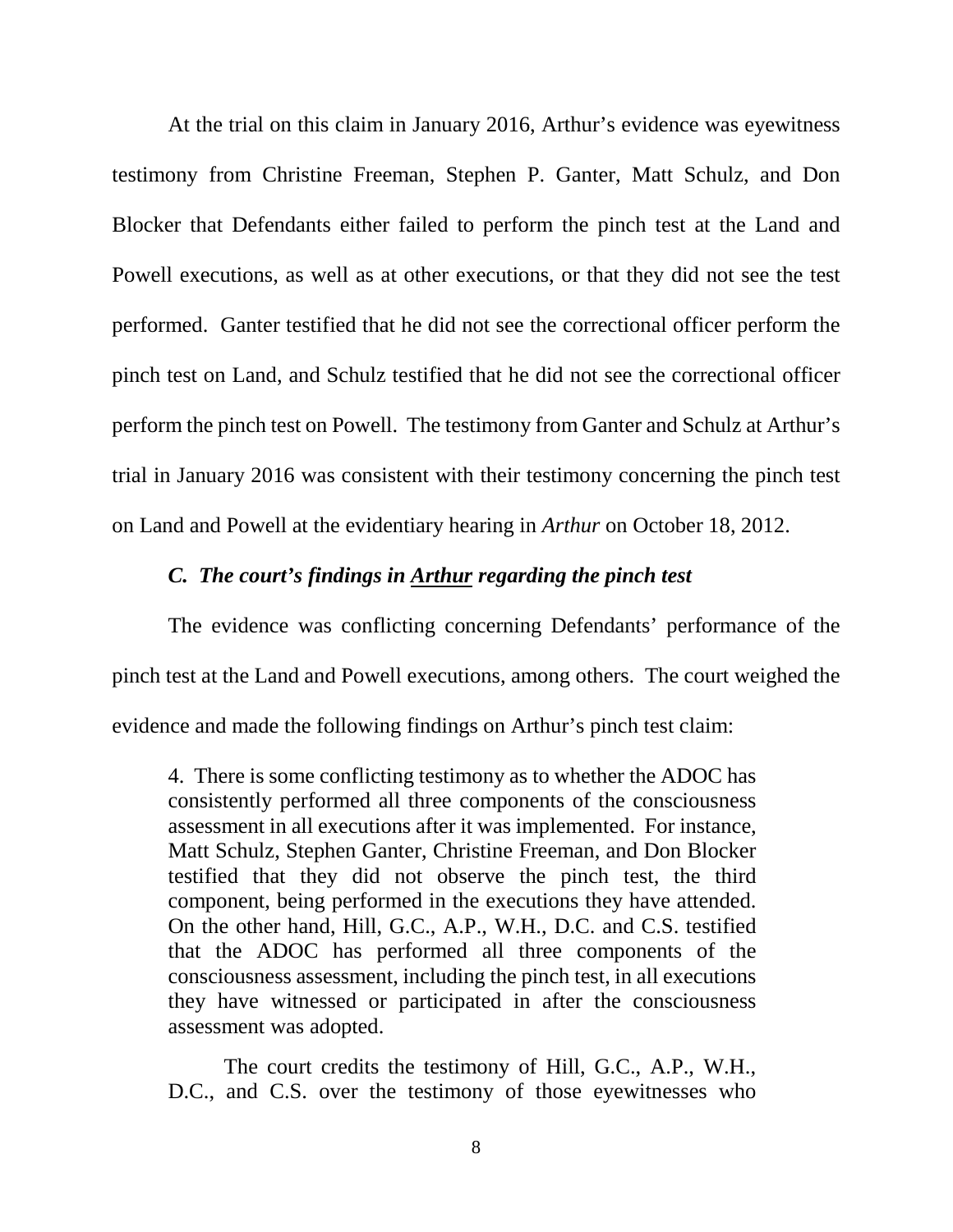testified that they did not see a pinch test performed at the executions they have attended. The basis for this finding is twofold.

First, Hill, G.C., A.P., W.H., D.C., and C.S. are either present or former ADOC employees who are knowledgeable about the components of the consciousness assessment and, with the exception of C.S., have been trained as to its significance and how it is performed. C.S. is a participant in the execution chamber. Hill, in her role as the ADOC's general counsel, assisted in the development of the consciousness assessment and in providing training to prison personnel in how the consciousness assessment should be conducted. These individuals are aware of the consciousness assessment and are trained to understand how, why, and when it is performed. However, they are not trained by medical professionals or as medical professionals.

Second, the testimony of those eyewitnesses who stated that they did not see the pinch test performed during the executions they attended is less probative for a number of reasons. For one, "didn't see" testimony is fundamentally less direct and less probative than "didn't happen" testimony. With the exception of Blocker, their testimony was that they "didn't see" the pinch, or words to that effect, not that it categorically did not happen. Blocker admitted that he might have missed the pinch altogether. Ganter admitted the correctional officer blocked his view of Powell's arm. Moreover, at the time Matt Schulz and Christine Freeman attended Eddie Powell's execution, and at the time Stephen Ganter and Christine Freeman attended Michael Jeffrey Land's execution, they did not know that there was a consciousness assessment that would be conducted during those executions. Thus, they also had no knowledge of the three components of the consciousness assessment, and they did not know the specifics of the consciousness assessment as to when or how it would be conducted. Because they neither knew that a consciousness assessment would be taking place nor what it was supposed to consist of, they did not know to be on the lookout for the performance of the pinch test. The court finds their testimony, albeit truthful from their perspective and to the best of their recollection and knowledge, less direct and less probative on the specific factual question.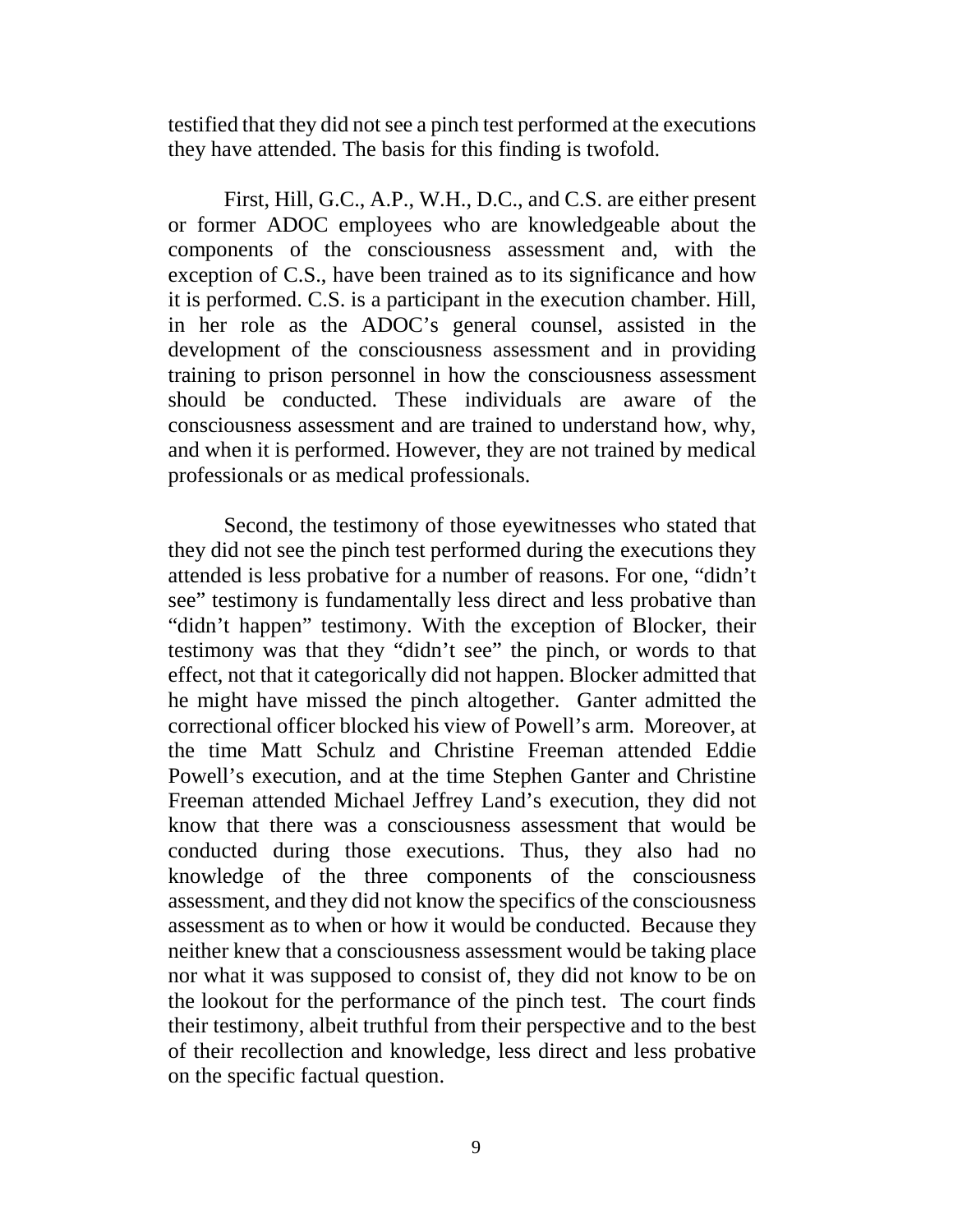As to Don Blocker, for similar reasons the court also assigns less weight to his testimony than to that of the present and former ADOC employees. Blocker was a volunteer lay minister at Holman who had not been trained in the nuances of the consciousness assessment. He also qualified his answers and admitted that he could have missed components of the consciousness assessment.

5. Based on the court's findings that the testimony of Hill, G.C., A.P., W.H., D.C., and C.S. is more probative and deserves more weight than the testimony of Matt Schulz, Stephen Ganter, Christine Freeman, and Don Blocker, the court further finds that the evidence establishes that the pinch test was performed in all executions that the ADOC has conducted after the ADOC adopted the consciousness assessment and incorporated it as a mandatory part of the written execution protocol. In particular, based upon the testimony of the captains who have personally conducted the consciousness assessment and whose credibility was not seriously challenged, Arthur has not established by a preponderance of the evidence that all components of the consciousness assessment were not performed in every execution after the consciousness assessment was added to the protocol. The contradictory evidence does not overcome the direct testimony of the participants who say without equivocation that they performed the assessment.

6. Because the court finds that the consciousness assessment has been adequately performed in every instance in which it was required, no deficiency in training, practice, or procedure is found.

*Arthur v. Thomas*, 2:12-cv-438-WKW (M. D. Ala. April 15, 2016) (Doc. # 359 at

49-52 therein.) (footnote omitted).

On the above findings, the court concluded that Defendants were entitled to

judgment on Arthur's pinch test claim:

2. The evidence presented on Arthur's claim was insufficient to prove that that the ADOC has inconsistently applied the protocol's mandatory consciousness assessment by failing to perform the pinch test during some executions, or has otherwise deviated substantially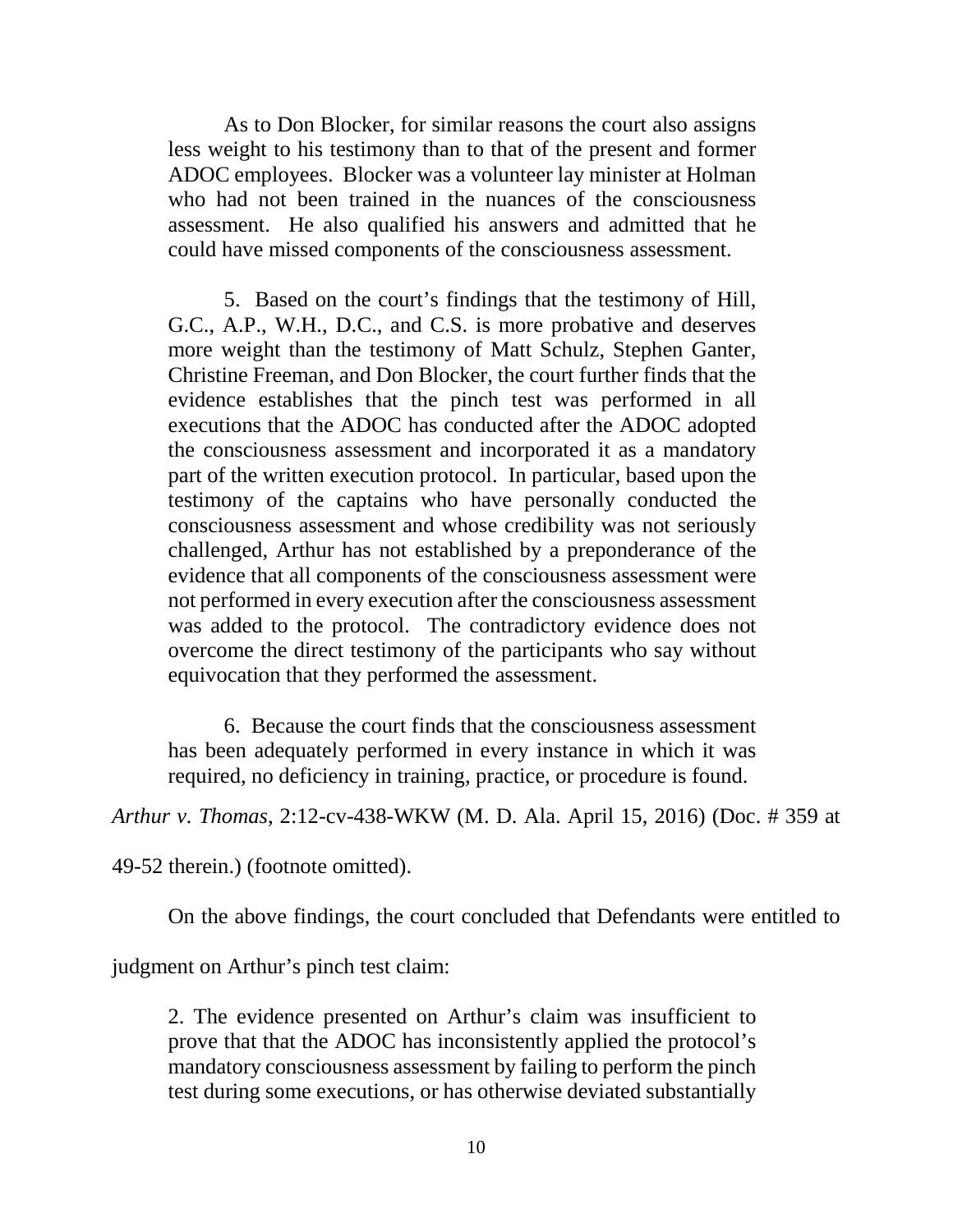from its execution protocol. The credible testimony of Hill, G.C., A.P., W.H., D.C., and C.S. establishes that the pinch test has been applied uniformly during executions; simply put, Arthur has not established past disparate treatment or the likelihood of disparate treatment in his own execution. . . .

*Arthur v. Thomas*, *supra* (Doc. # 359 at 52-53 therein.)

#### *D. Juxtaposition of the Arthur and Grayson equal protection claims*

When Arthur's and Grayson's claims are compared, they are similar in that both originated with the same factual allegations in their respective complaints that the correctional officer did not perform the pinch test at the Powell and Land executions. In 2012, Arthur's allegations were deemed sufficient to state a plausible claim and to avoid summary dismissal. *See Arthur v. Thomas*, 674 F. 3d 1257, 1263 (11th Cir. 2012). At trial, Arthur's evidence was from four eyewitnesses, including Ganter, Schulz, and Freeman, whose trial testimony conformed to their testimony at the evidentiary hearing in *Arthur* in October 2012. Their testimony, in addition to Arthur's other eyewitness testimony, was insufficient to carry the day for Arthur on this claim. $<sup>2</sup>$  $<sup>2</sup>$  $<sup>2</sup>$ </sup>

This same Ganter, Schulz, and Freeman testimony at the evidentiary hearing in *Arthur* in October 2012 is the foundation for Grayson's pinch test claim as

 $\overline{a}$ 

<span id="page-10-0"></span><sup>&</sup>lt;sup>2</sup> The court credited the testimony of Hill, G.C., A.P., W.H., D.C., and C.S. over the testimony of Ganter, Schulz, Freeman, and Blocker who testified that they did not see a pinch test performed at the executions they have attended. *See Arthur v. Thomas*, No. 2:12-cv-438-WKW (M.D. Ala. April 15, 2016) (Doc. # 359 at 49 therein.)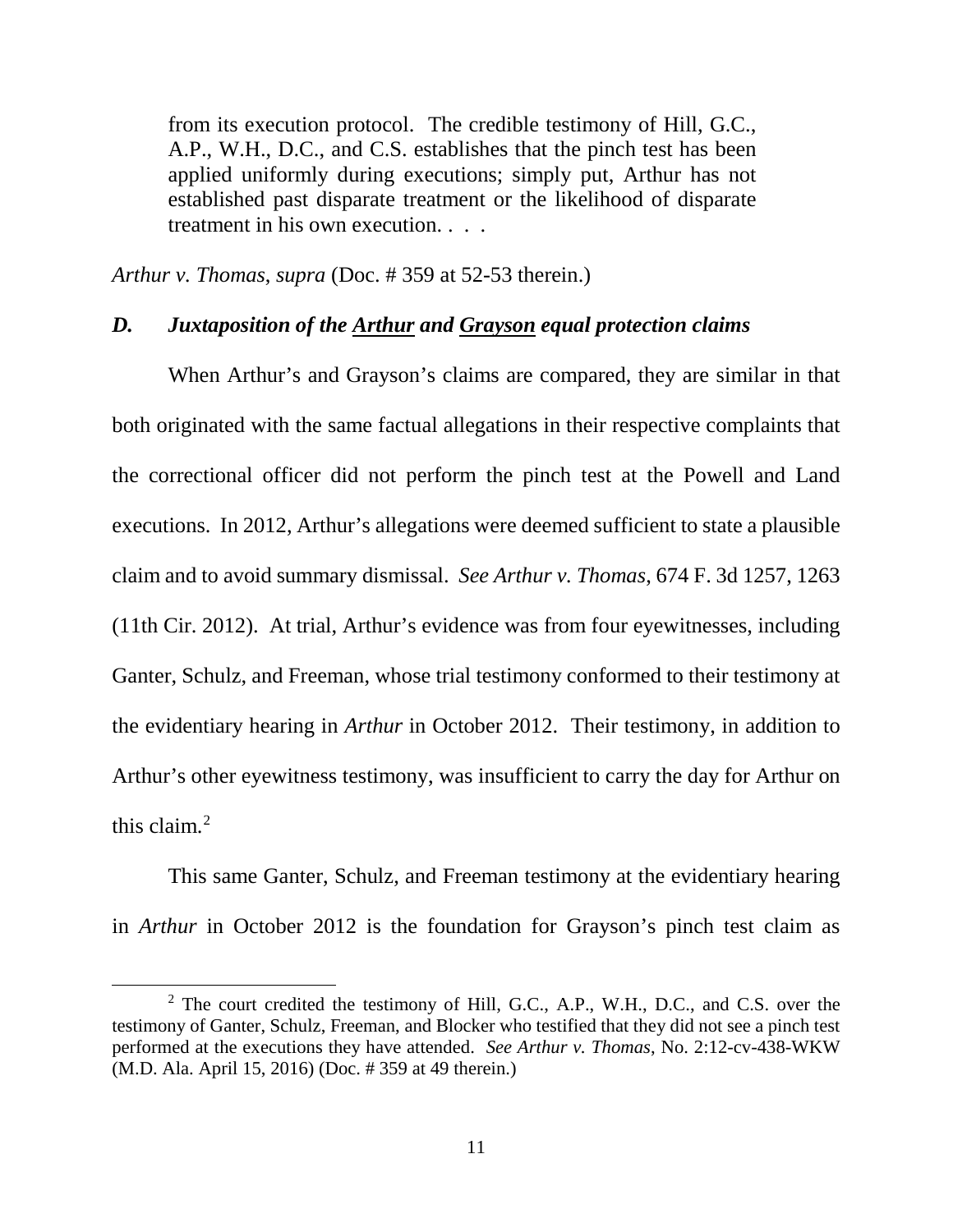presented in his Second Amended Complaint. (Doc. # 48 at 12-13.) As the record stands, the Ganter, Schulz, and Freeman testimony is the only evidence Grayson has to support this claim. In *Arthur*, the court found the Ganter and Schulz testimony less direct and less probative, gave it less weight, and credited testimony from defense witnesses over that of Ganter and Schulz, as well as Arthur's other eyewitnesses, Freeman and Blocker.

Because Grayson has no evidence other than the Ganter, Schulz, and Freeman testimony to support his pinch test claim, the court's previous finding in *Arthur* is essentially the *coup de grace* on this claim. Arthur, who offered eyewitness testimony in addition to that from Ganter, Schulz, and Freeman, did not prevail on his pinch test claim. Grayson is armed only with the Ganter, Schulz, and Freeman testimony. Since he has less evidence to offer than Arthur did at trial, Grayson, *a fortiori*, cannot prevail on this same pinch test claim.

While Defendants did not move for summary judgment on Grayson's Fourteenth Amendment equal protection claim, for the reasons stated above, had they done so, they would have prevailed because Grayson's proof is insufficient to survive a motion for summary judgment. By their Joint Stipulation of Facts, the parties recognize that if Grayson were to proceed to trial on this Fourteenth Amendment claim, given the evidence he has to offer, which is less than the evidence offered in *Arthur*, he would not prevail. At the parties' joint request, the court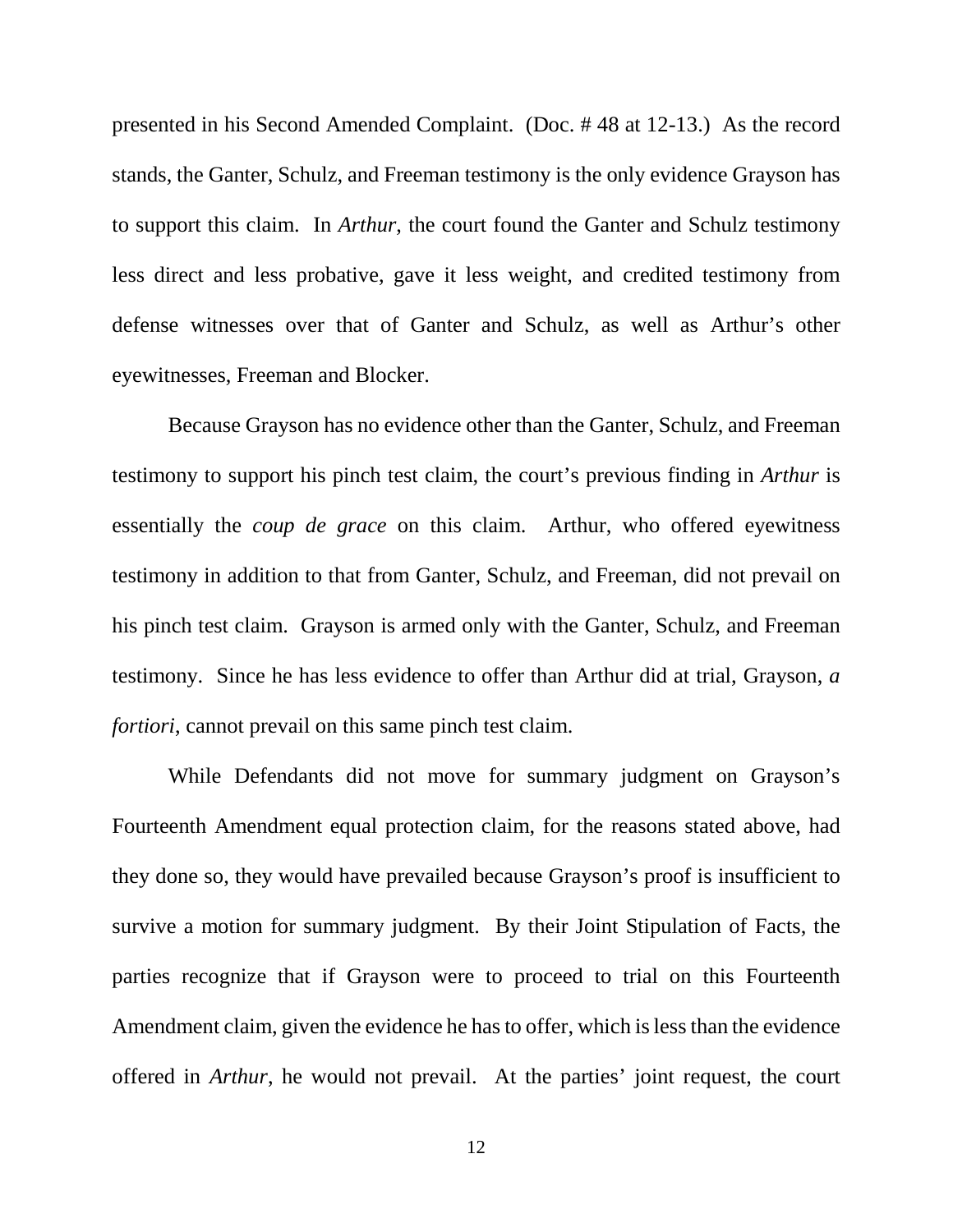accepts the testimony presented in *Arthur* on his Fourteenth Amendment equal protection claim, takes judicial notice of that testimony, and considers that evidence as though it has been admitted in Grayson's case.

The parties' joint request for a final ruling on Grayson's Fourteenth Amendment claim, based on the record as it stands, is in the interest of judicial economy, will preserve limited judicial resources, and will minimize litigation expenses to all parties. The court applauds the parties for recognizing this fact.

#### **IV. CONCLUSION**

Upon consideration of the parties' Joint Notice of Stipulation of Facts and Request for Final Ruling, it is ORDERED that:

1. Judgment is entered in Defendants' favor on Grayson's Fourteenth Amendment equal protection claim.

 2. Pursuant to Federal Rule of Civil Procedure 54(b), and the court's finding that there is no just reason for delay, a Final Judgment in Defendants' favor on all claims asserted by Plaintiff Carey Dale Grayson will be entered contemporaneously with this Memorandum Opinion and Order.

13